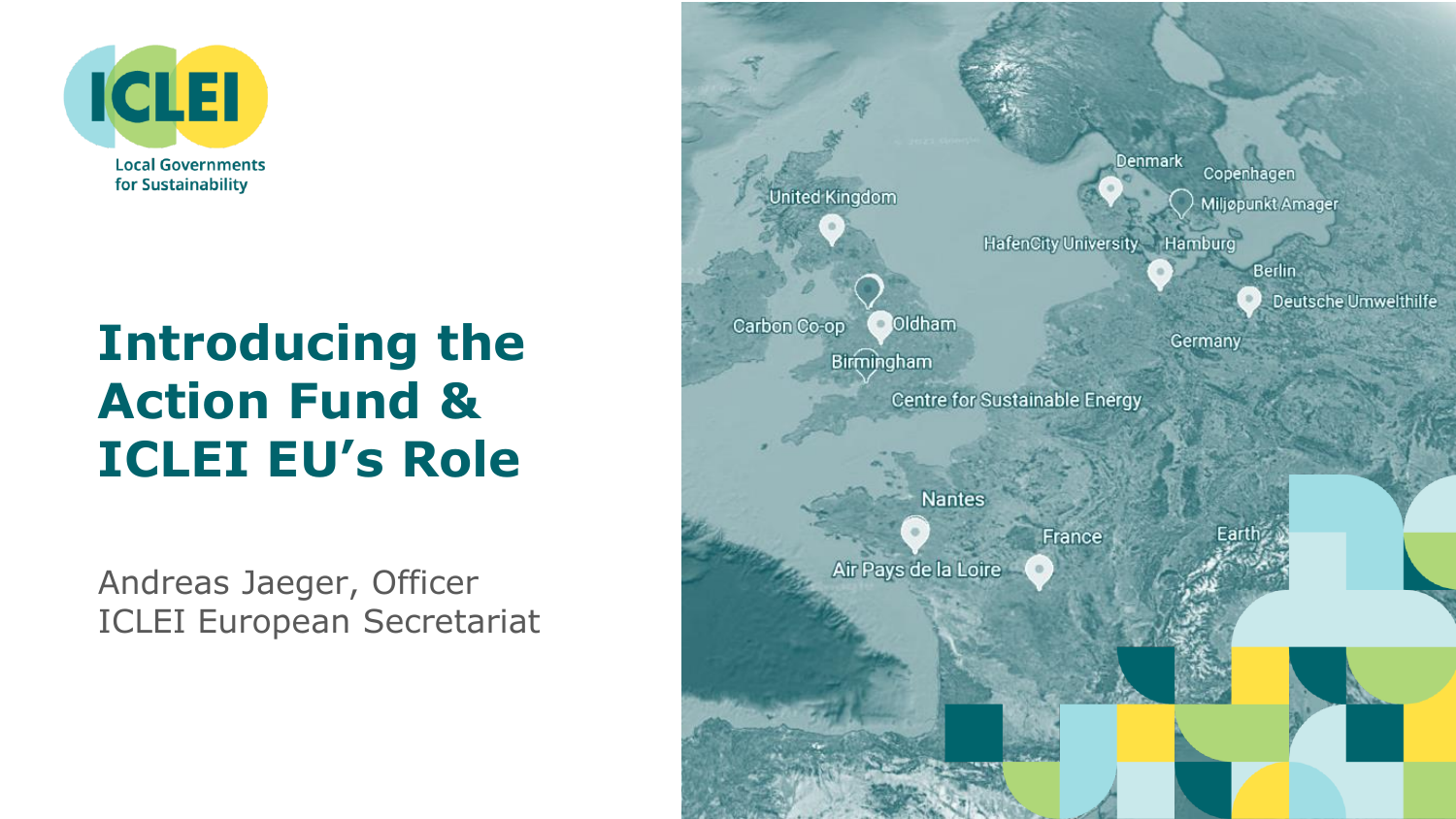



◆ With local NGOs, CSOs and Academia / Research Institutions

 $\blacktriangleright$  With diverse data sources *(including Google EIE)* and knowledge of the local context

✔Environmental and climate action in 6 cities

> WITH SUPPORT FROM Google.org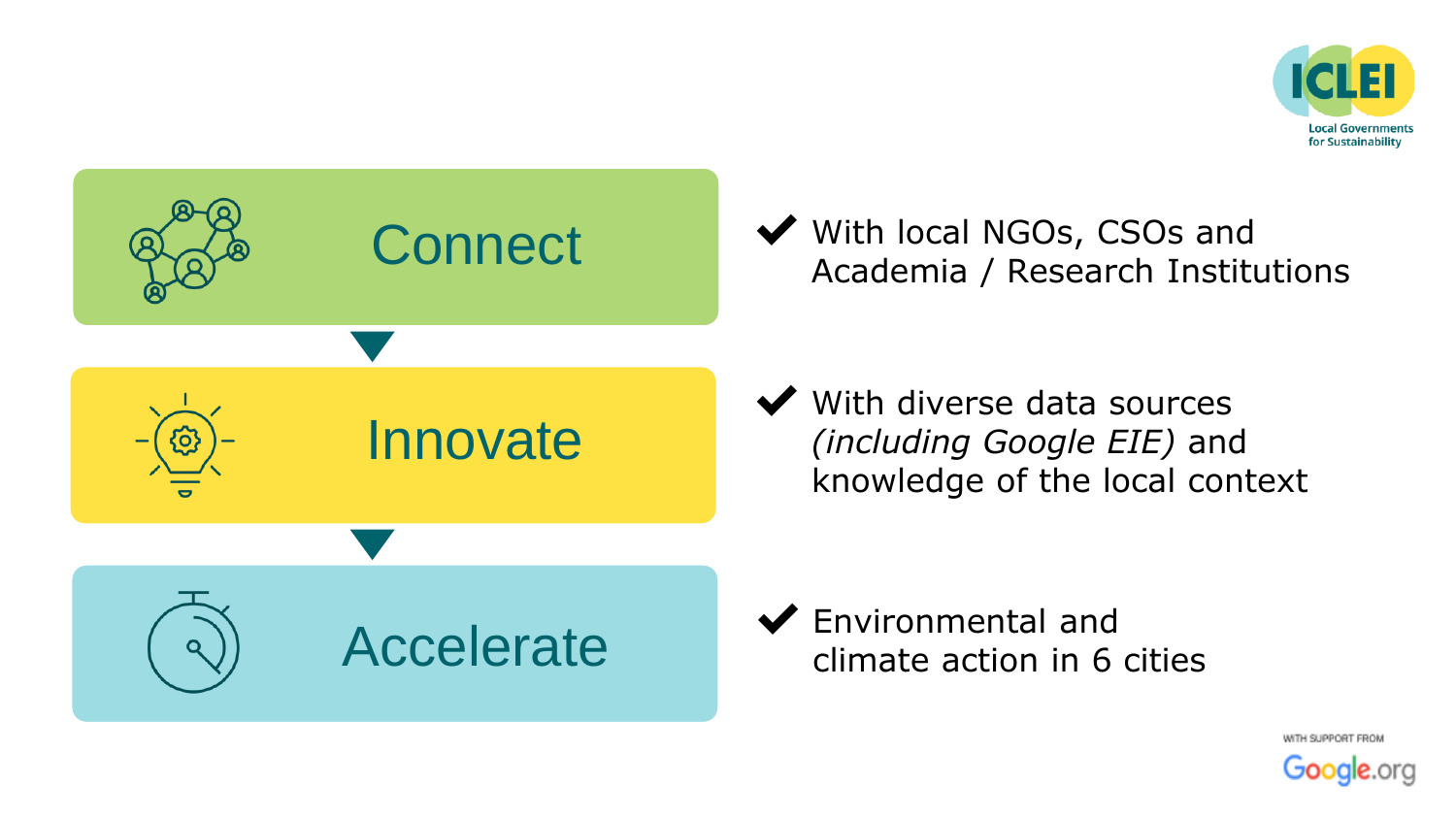## **The Initiative**



DATA-DRIVEN ENVIRONMENTAL AND CLIMATE ACTION PROJECTS

2,5 MILLION  $\epsilon$ FUNDING IN EUROPE

SITE SPECIFIC – DISTRICTS AND NEIGHBORHOODS IN SELECTED CITIES

2-YEAR PROJECTS INCLUDING PROTOTYPES AND PILOTS DEVELOPMENT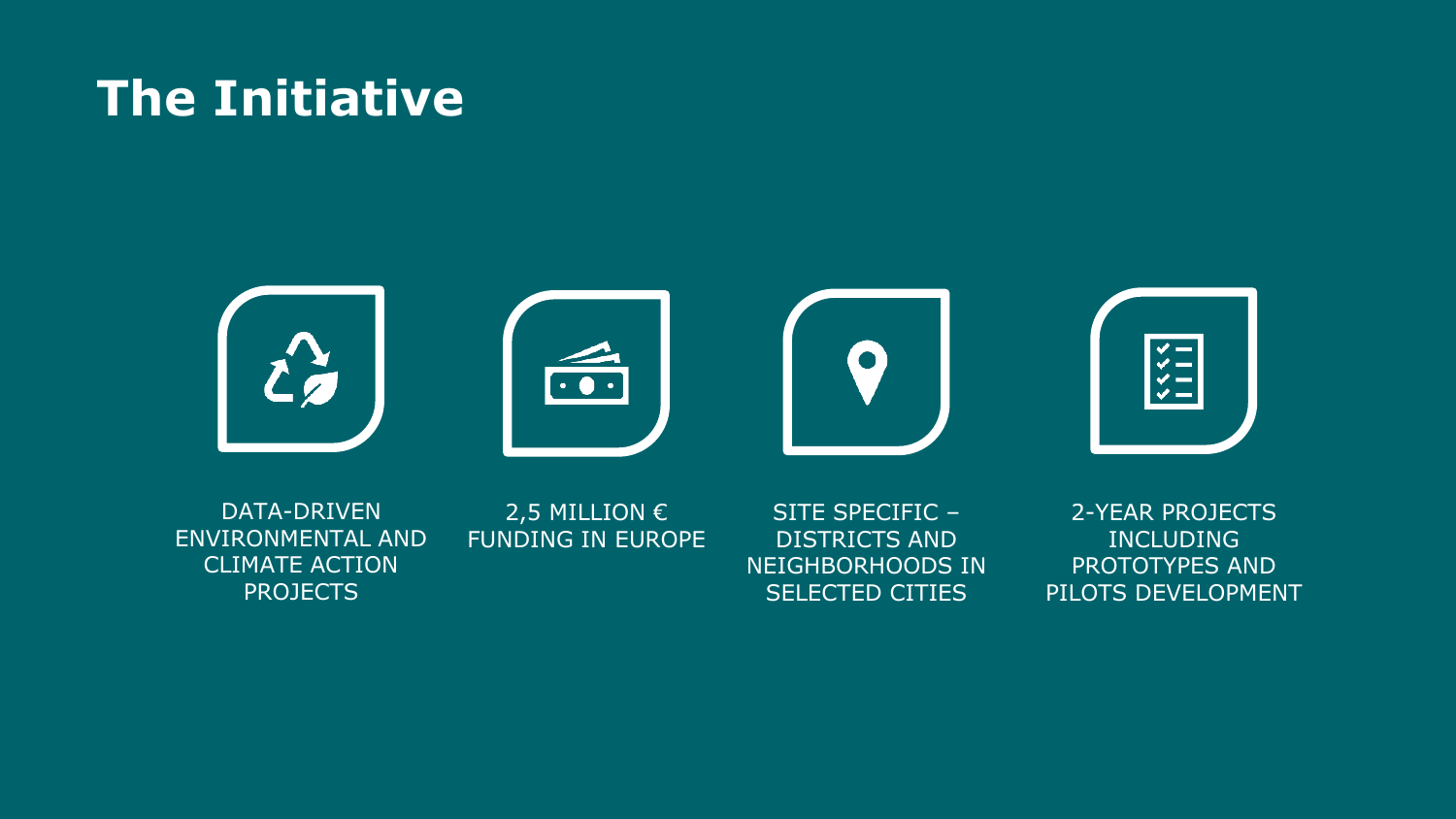# **Project Cycle**



#### **Selection of Unique Projects**

- Data and technology driven
- **·** Innovative and integrated
- Aligned to city sustainability goals
- **Strong component on** stakeholders and citizen engagement
- Results-oriented actions

**Project support for effective Implementation**

**Subgrantees & project selection**

1

**Impact Assessment and results sharing**

3

2

**Projects continuity and exploitation IMPACT BASED – CONTINUITY** 

#### **Direct Project Support**

- **· urban sustainability impact,** data-driven approaches, financial sustainability
- Communications strategy and stakeholder engagement processes
- City engagement

### - **Sustainably Impact Assessment**

- Multilevel analysis: environmental, climate, social and financial
- **- Experience Sharing**
- Action Fund projects family (Europe and Global)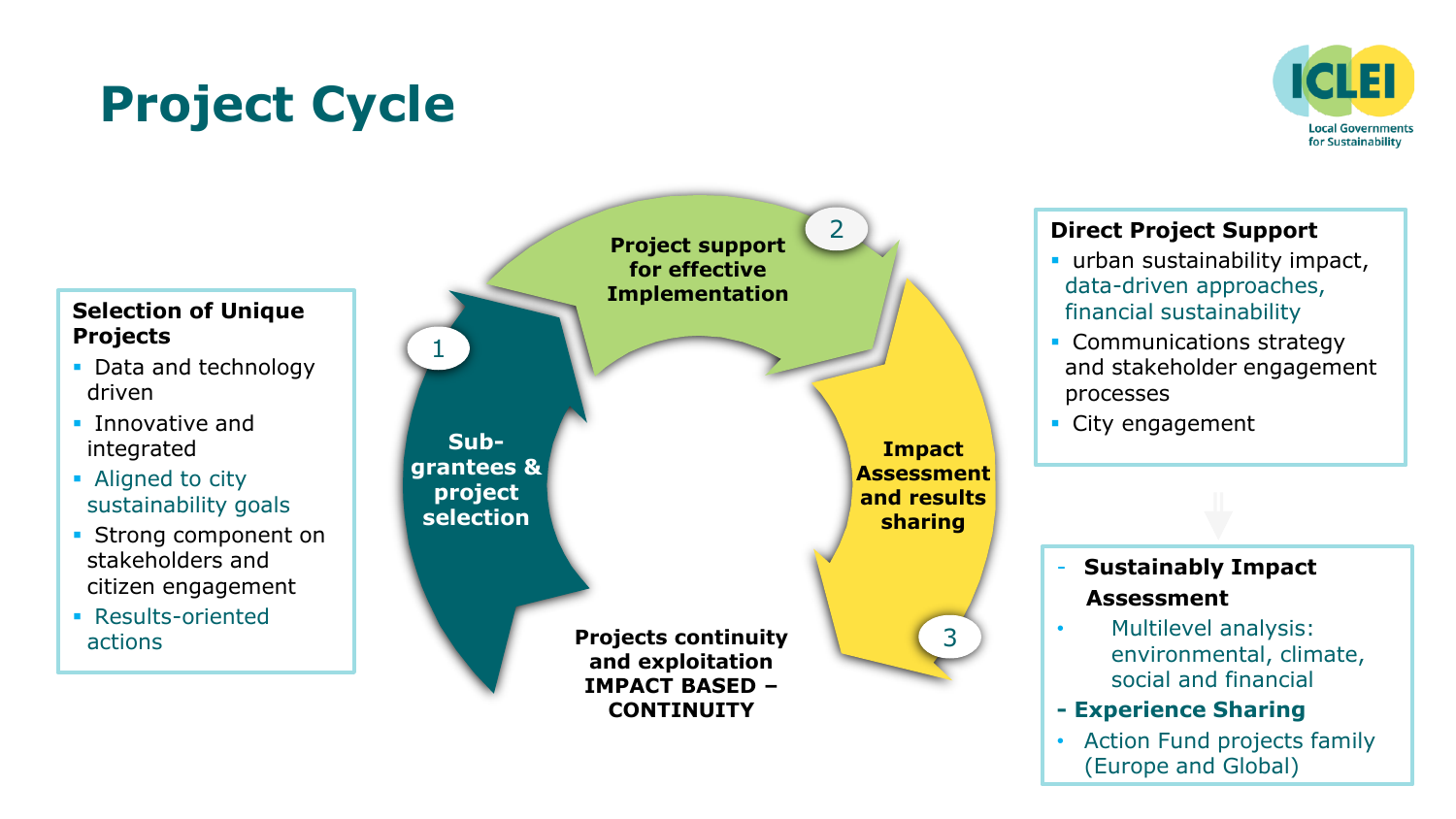## **Selected Projects**





Copenhagen **Denmark** 

Oldham United Kingdom Berlin **Germany**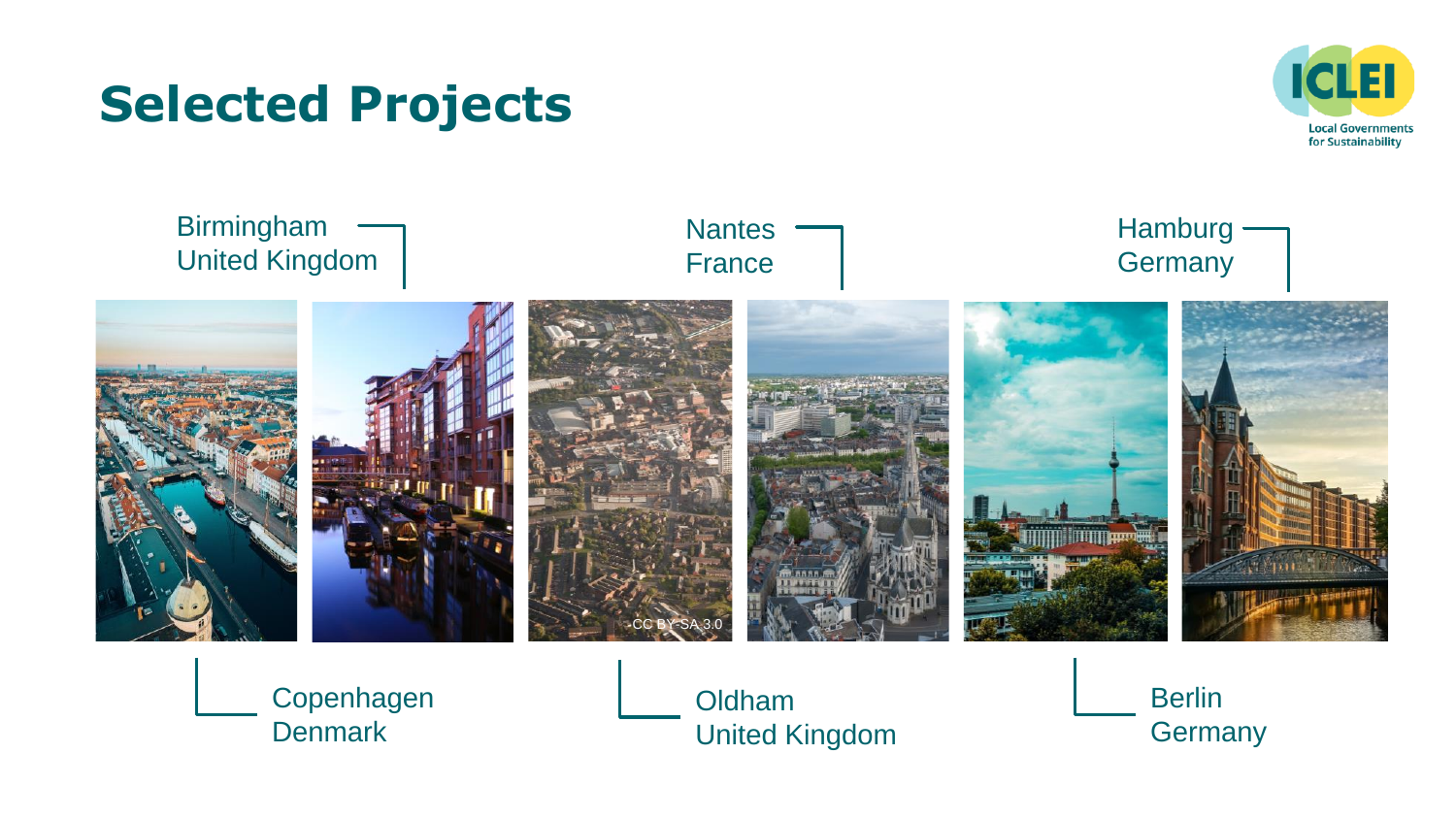### **Expected Impacts**



CO2 emissions reduction



**Environmental** quality improvement



Aligned with city goals



**Stakeholders** engagement



Innovation



Financial sustainability

Data sources diversity



Citizens - oriented